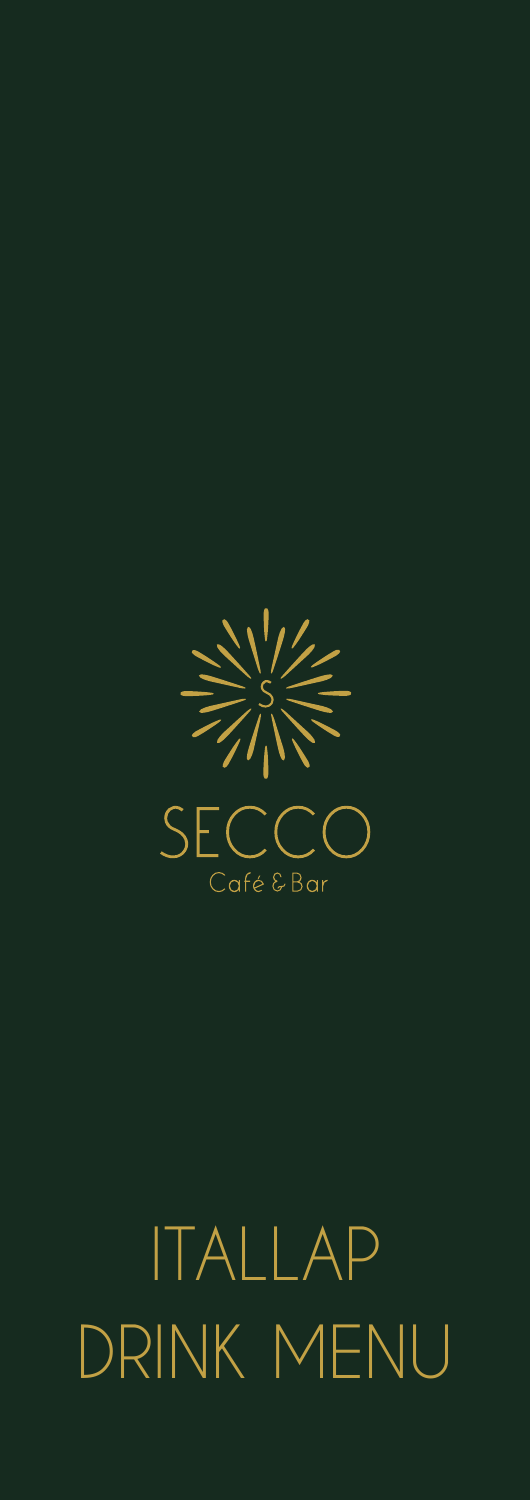# **FEHÉR / WHITE**

|                                                | 0,151    | 0.751      |
|------------------------------------------------|----------|------------|
| Etyeki Kúria Sauvignon Blanc 2020              | 1 200 Ft | 5 500 Ft   |
| Konyári Loliense 2021                          | 400 Ft   | $6,500$ Ft |
| La Guardiense Falanghina del Sannio 2020       | 1 500 Ft | $6700$ Ft  |
| Domaine Bellevue Touraine Sauvignon Blanc 2021 |          | 7 500 Ft   |
| Figula Sóskút Olaszrizling 2020                |          | 8 200 Ft   |
| Albino Armani Corvara Pinot Grigio 2021        |          | 9700 Ft    |
| Caruso & Minini "Naturalmente" Grillo BIO 2020 |          | 10.500 Ft  |
| Sauska Birs Chardonnav 2020                    | 2 400 Ft | 11 000 Ft  |
| Bott Frigyes Rajnai Rizling 2020 (BIO)         |          | 12 000 Ft  |
| Matua Sauvignon Blanc 2021                     |          | 12 000 Ft  |
|                                                | 0.11     | 0.51       |
| Oremus 3 puttonyos Aszú 2014                   | 2 900 Ft | 13 500 Ft  |

# **ROSÉ & SILLER**

|                                    | 0.151       | 0.751     |
|------------------------------------|-------------|-----------|
| Sauska Siller 2021                 | $1,100$ Ft. | 5 500 Ft  |
| Sauska Rosé 2021                   | $1.300$ Ft. | 5700 Ft   |
| Figuiére Rosé Méditerranée 2021    |             | 8 500 Ft  |
| Chateau Minuty Rosé Cuvée "M" 2020 |             | 16 500 Ft |

# **VÖRÖS / RED**

|                                                | 0.151              | 0.751     |
|------------------------------------------------|--------------------|-----------|
| St. Andrea Pinot Noir 2020                     | 1700 Ft            | 7 500 Ft  |
| Gere Cabernet Sauvignon Barrique 2017          | $1900$ Ft          | 8 500 Ft  |
| Kaiken Estate Malbec 2019                      | 1900F <sub>1</sub> | 8 500 Ft  |
| Consorzio: "Lirica" Primitivo di Manduria 2019 |                    | 10 500 Ft |
| St. Andrea Hangács Bikavér 2018                |                    | 12 000 Ft |
| Chateau Escot Médoc 2016                       |                    | 13 500 Ft |
| Takler Primarius Merlot 2017                   |                    | 23 000 Ft |
| G.D. Vaira: Albe Barolo 2017                   |                    | 27 000 Ft |
|                                                |                    |           |

# **SÖR / BEER**

|                                 | 0.33       |
|---------------------------------|------------|
| Pannonhalmi Főapátság Blonde    | 1 500 Fi   |
| Pannonhalmi Főapátság Dupel     | $1,700$ Ft |
| Pannonhalmi Főapátság Tripel    | 1900F      |
| Pannonhalmi Főapátság Quadropel | 1900F1     |
|                                 |            |

# **KOKTÉL / COCKTAIL**

| Aperol Spritz T                                                   | 2 700 Ft |
|-------------------------------------------------------------------|----------|
| (Aperol, szóda/soda, prosecco)                                    |          |
| Cucumber Mint Martini                                             | 2 900 Ft |
| (Kremlin vodka, uborka/cucumber, lime, cukor/sugar, alma/apple)   |          |
| Chili-Vanili <sup>T</sup>                                         | 2 900 Ft |
| (Kremlin vodka, citrom/lemon, vanilia/vanilla, bodza/elderflower) |          |
| Pálinka Sour                                                      | 2 900 Ft |
| (Bestillo Gönci Barack/Apricot pálinka, Dissaronno Amaretto,      |          |
| citrom/lemon, cukor/sugar, tojás/egg)                             |          |
| Negroni                                                           | 2 900 Ft |
| (London Hill Gin, Campari, Vermouth Rosso)                        |          |
| Old Fashioned                                                     | 3 200 Ft |
| (Arran the Burns Blend, barnacukor/brown sugar, Bitter,           |          |
| narancs/orange)                                                   |          |
| Green Smash <b>III</b>                                            | 3 200 Ft |
| (London Hill Gin, lime, cukor/sugar, bazsalikom/basil,            |          |
| bors/pepper)                                                      |          |
| Rosemary Margarita T                                              | 3 200 Ft |
| (Ocho Tequila, agave, lime, rozmaring/rosemary, chili)            |          |
| Smoky Daiguiry T                                                  | 3 400 Ft |
| (Plantation Original Dark, Big Peat whisky,                       |          |
| barnacukor/brown sugar, lime)                                     |          |
| Lovely Tender <sup>y</sup>                                        | 3 400 Ft |
| (Chairman's Reserve Spiced rum, vanilia/vanilla, lime, alma/apple |          |
| passiógyümölcs/passionfruit, bors/pepper)                         |          |
| The Emerald Cocktail                                              | 3 600 Ft |
| (London Hill Gin, Midori, gyömbérsör/ginger beer, lime,           |          |
| bazsalikom/basil, alma/apple, saline)                             |          |
|                                                                   |          |
|                                                                   |          |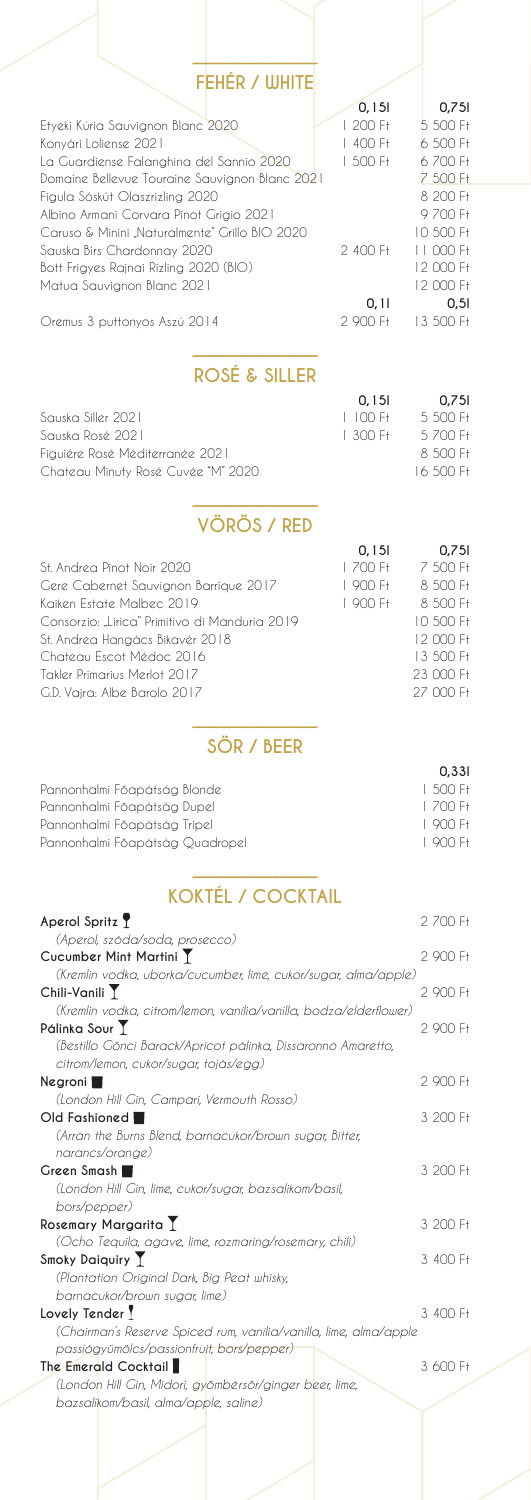### **PEZSGŐ / SPARKLING**

|                                           | 0.151    | 0.751      |
|-------------------------------------------|----------|------------|
| Sacchetto Argento Prosecco Extra Dry      | 1700 Ft  | 7 500 Ft   |
| Dezzani Moscato d' Asti 2021              | 1 900 Ft | 7 700 Ft   |
| Orsoana Lunaria Pecorino Pet Nat          |          | 8700 Ft    |
| Sacchetto Fili Millesimato Brut           |          | 9100F      |
| Wolfberger Crémant d'Alsace Riesling Brut | 2 300 Ft | 11 000 Ft  |
| Merotto "Bareta" Prosecco Superiore Brut  |          | 12 000 Ft  |
| Merotto "Grani Rosa di Nero" Rosé Brut    |          | 13 000 Ft  |
| Sauska Rosé. Extra Brut                   |          | 13 000 Ft  |
| Kreinbacher Prestige Brut                 |          | 14 000 Ft  |
| Sorelle Bronca Prosecco Brut DOCG         |          | 17 000 Ft  |
| Gimonnet Champagne "Cuis I er Cru" Brut   |          | 27 000 Ft  |
| Legras & Haas Blanc de Blancs             |          | 31 000 Ft  |
| Gimonnet Champagne Rosé de Blancs Brut    |          | 33 000 Ft  |
| Moët & Chandon Brut Imperial              |          | 35 000 Ft  |
| Bille.cart Salmon Rosé                    |          | 55 000 Ft  |
| Rare, Millé.sime, 2008                    |          | 115 000 Ft |
|                                           |          |            |

#### **BRANDY**

|                                  | 4cl         |
|----------------------------------|-------------|
| Pisco La Diablada                | 2 500 Ft    |
| Christian Drouin Selection       | $1.300$ Ft  |
| Cognac Ferrand 1840              | 2 300 Ft    |
| Castarede VSOP                   | $2,500$ Ft. |
| Palamen Pale & Dry XO Centenaire | 3 500 Ft    |
| Hennessy XO                      | $6,500$ Ft  |
|                                  |             |

#### **GIN**

**4cl**  London Hill 1 300 Ft 1 500 Ft 1 700 Ft 1 900 Ft 2 100 Ft 2 100 Ft

2 500 Ft

| London Hill                | 1 300 Ft |
|----------------------------|----------|
| Citadelle                  | 1 500 Ft |
| Le Gin de Christian Drouin | 1700 Ft  |
| Hendrick's                 | 1 900 Ft |
| Citadelle Reserve          | 2 100 Ft |
| Gin Mare                   | 2 100 Ft |
| Mrs. Millicent             | 2 300 Ft |
| Nikka Coffey               | 2 300 Ft |
| Isle of Harris             | 2 500 Ft |

## **RUM & CACHAÇA**

|                               | 4cl                |
|-------------------------------|--------------------|
| Ypióca Reserva Castanheira    | 1 300 Ft           |
| Plantation 3 Starts           | 1 300 Ft           |
| Plantation Original Dark      | 1 500 Ft           |
| Chairman's Reserve Spiced     | $1,500$ Ft         |
| Clement Bleue Canne           | $1,700$ Ft         |
| Plantation Pineapple          | 1900F <sub>1</sub> |
| Rum JM VSOP                   | 2100F              |
| Diplomatico Reserva Exclusiva | 2 500 Ft           |
| Plantation Trinidad 2009      | 2 900 Ft           |
|                               |                    |

#### **WHISKY & WHISKEY**

|                                 | 4cl                |
|---------------------------------|--------------------|
| Templeton Rye                   | $1,500$ Ft         |
| Koval Bourbon                   | 2 900 Ft           |
| Heaven's Door Tennessee Bourbon | 5 500 Ft           |
| Teeling Small Batch             | 1700F <sub>1</sub> |
| Togouchi                        | 2 500 Ft           |
| Nikka From The Barrel           | 3 300 Ft           |
| Arran the Burns Blend           | 1 500 Ft           |
| Big Peat Budapest 2018          | 3 500 Ft           |
| Johnnie, Walker Green Label     | 3 500 Ft           |
| Tomatin 12 yrs                  | 2 300 Ft           |
| Glenmorangie 10 yrs             | 2 500 Ft           |
| Tomintoul 10 yrs                | 2 700 Ft           |
| Ardbeg Corryvreckan             | 4 700 Ft           |
|                                 |                    |